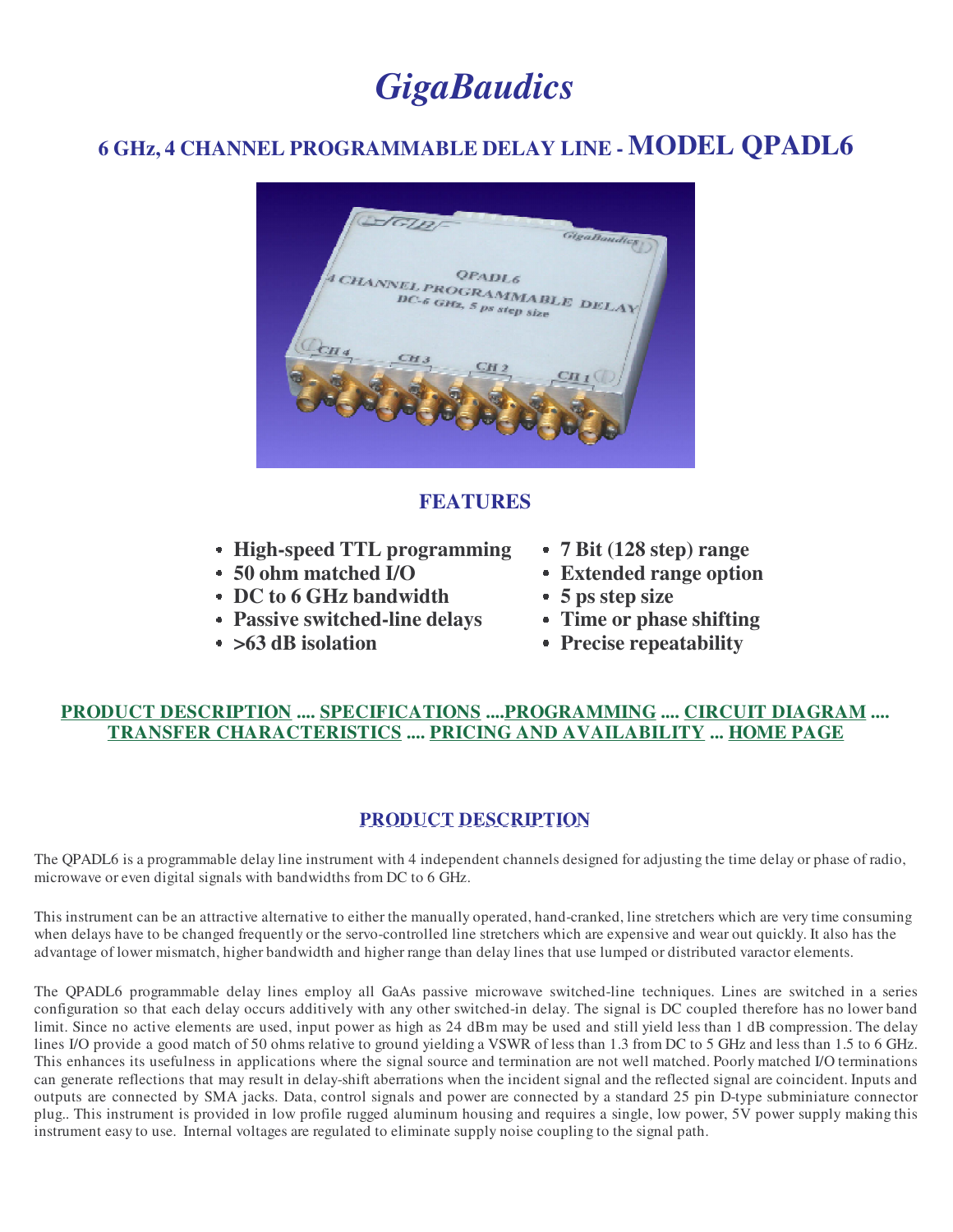Delays are controlled to precise 5 picosecond steps with a range of 27-1=127 delay steps or 635 picoseconds or with 'Option A' the range is  $2<sup>8</sup>$ -1=255 delay steps or 1275 picoseconds. When this device is used as a programmable narrow-band phase shifter the phase shifts are proportional to the frequency. The equivalent phase shift, per picosecond delay, is 0.36 deg./psGHz or 2.78 ps = 1 deg/GHz.. The QPADL6 is calibrated to maintain a high degree of delay accuracy over the entire operating bandwidth. The accuracy is better than 1 LSB (+/-). This device has high monotonicity. The differential losses between delay elements are balanced so that the total loss does not vary widely between delay states.

#### **QPADL6 DIAGRAM**



#### **TRANSFER CHARACTERISTICS**



The diagram above shows the typical transfer characteristics. The differential loss between arbitrary delay states is less than  $\pm 0.3$  dB DC *to 3 GHz, +0.5 dB from 3 to 5 GHz and +0.8 dB from 5 to 6 GHz.*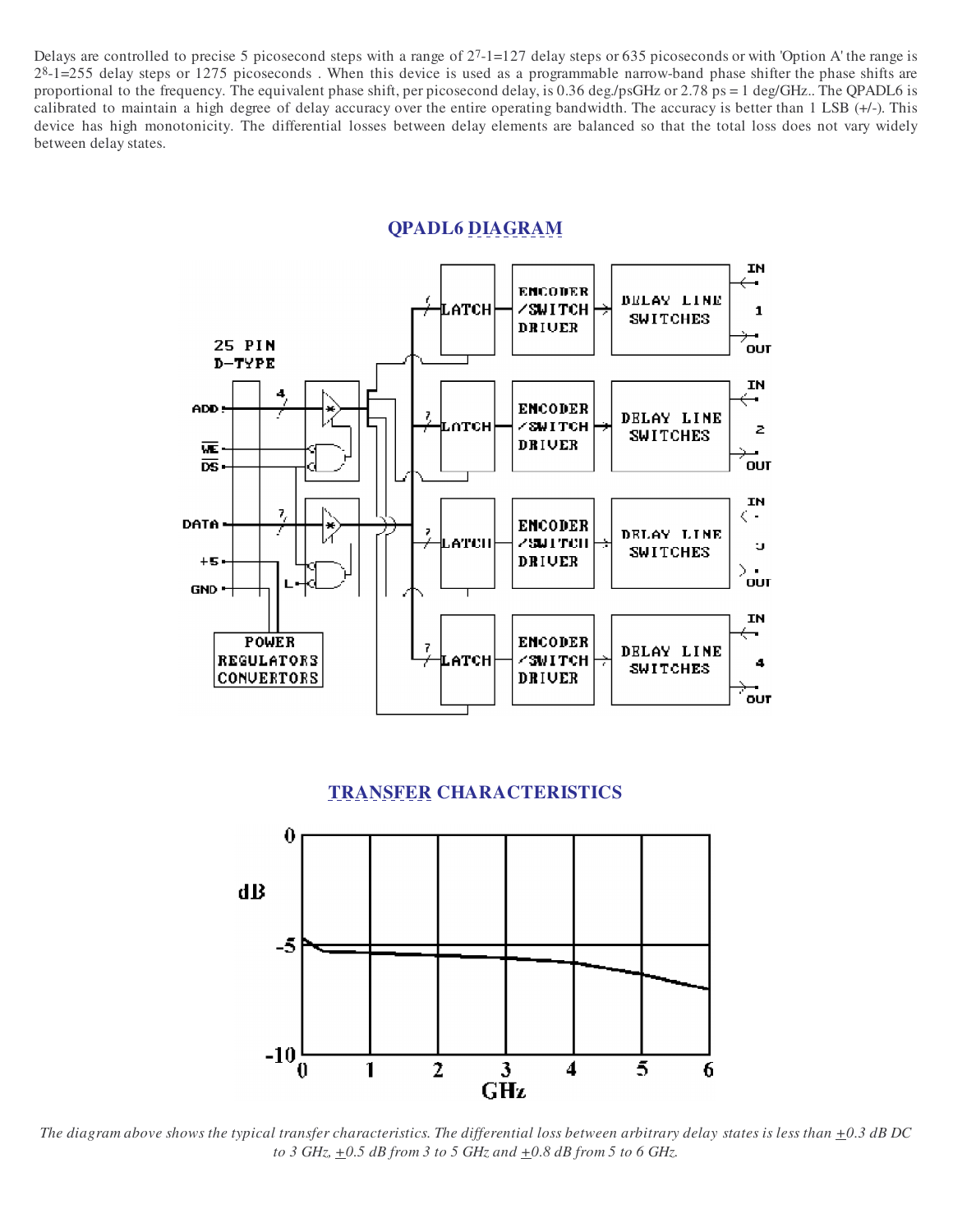### **PROGRAMMING**

Each of the 10 programming bits represent a binary number corresponding to a delay equal to the binary number times the step size. Each channel is addressed (selected) by a separate address line A0, A1, A2 and A3. This allows any combination of channels to be programmed simultaneously. The WE (write enable) line is activated (low) while data is valid. The DS (device select) line, active low, is useful for selecting a particular unit when more than one unit is used in conjunction. Data, address and DS should be held valid for at least 4 ns and should remain valid 3 ns after WE goes high. The control word need not be latched if the user wishes to operate the latches transparently. Simply keep the address line high, DS and WE low and the delay-state of the selected channel will follow the applied data.

#### **PIN CONNECTIONS**



*25 pin, male, D-type subminiature connector*

Option A: \$400. 8 bit programmable to 1275 ps with MSB on pin #8. Insertion loss increases by approximately 2 dB.

#### **SPECIFICATIONS**

- Bandwidth (4 dB):\_\_\_\_\_\_\_\_\_\_\_\_\_\_\_\_\_\_\_6.0 GHz ۰
- $\bullet$ Accuracy:\_\_\_\_\_\_\_\_\_\_\_\_\_\_\_\_\_\_\_\_\_\_\_\_\_1 LSB
- VSWR max:\_\_\_\_\_\_\_\_\_\_\_\_\_\_\_\_\_\_\_\_\_\_\_1.3 for DC to 5 GHz ė
- \_\_\_\_\_\_\_\_\_\_\_\_\_\_\_\_\_\_\_\_\_\_\_\_\_\_\_\_\_\_\_\_\_1.5 for 5 to 6 GHz e
- Insertion loss:\_\_\_\_\_\_\_\_\_\_\_\_\_\_\_\_\_\_\_\_\_\_<7 dB DC to 5 GHz ö
- \_\_\_\_\_\_\_\_\_\_\_\_\_\_\_\_\_\_\_\_\_\_\_\_\_\_\_\_\_\_\_\_\_<8 dB 5 to 6 GHz
- Linearity:\_\_\_\_\_\_\_\_\_\_\_\_\_\_\_\_\_\_\_\_\_\_\_\_\_+/-0.3 dB DC to 3 GHz
- \_\_\_\_\_\_\_\_\_\_\_\_\_\_\_\_\_\_\_\_\_\_\_\_\_\_\_\_\_\_\_\_\_+/-0.4 dB 3 to 5 GHz  $\bullet$ \_\_\_\_\_\_\_\_\_\_\_\_\_\_\_\_\_\_\_\_\_\_\_\_\_\_\_\_\_\_\_\_\_+/-0.7 dB 5 to 6 GHz ö
- ė Dispersion (1-4 GHz): \_\_\_\_\_\_\_\_\_\_\_\_\_\_\_\_\_\_-0.0007 x (total delay)
- $\bullet$ Insertion delay: $\frac{20.5 \text{ ns}}{20.5 \text{ ns}}$
- m.  $Isolation:$   $2$   $\rightarrow$  63 dB
- Control signal setup time for latching:\_\_\_\_0 ns ò
- Control propagation delay max.:\_\_\_\_\_\_\_\_\_12 ns
- Delay-state switch time: \_\_\_\_\_\_\_\_\_\_\_\_\_\_\_\_\_\_\_\_\_80 ns
- Input power: \_\_\_\_\_\_\_\_\_\_\_\_\_\_\_\_\_\_\_\_\_\_\_\_to 20 dBm
- Supply voltage:\_\_\_\_\_\_\_\_\_\_\_\_\_\_\_\_\_\_\_\_\_+5 (<50mV noise) O.
- Supply current:\_\_\_\_\_\_\_\_\_\_\_\_\_\_\_\_\_\_\_\_\_<0.2 Amps  $\blacksquare$
- Physical dimensions: 2.8 x 2.75 x 0.6 inches (excluding connectors)  $\blacksquare$
- $\bullet$  Outline drawing: